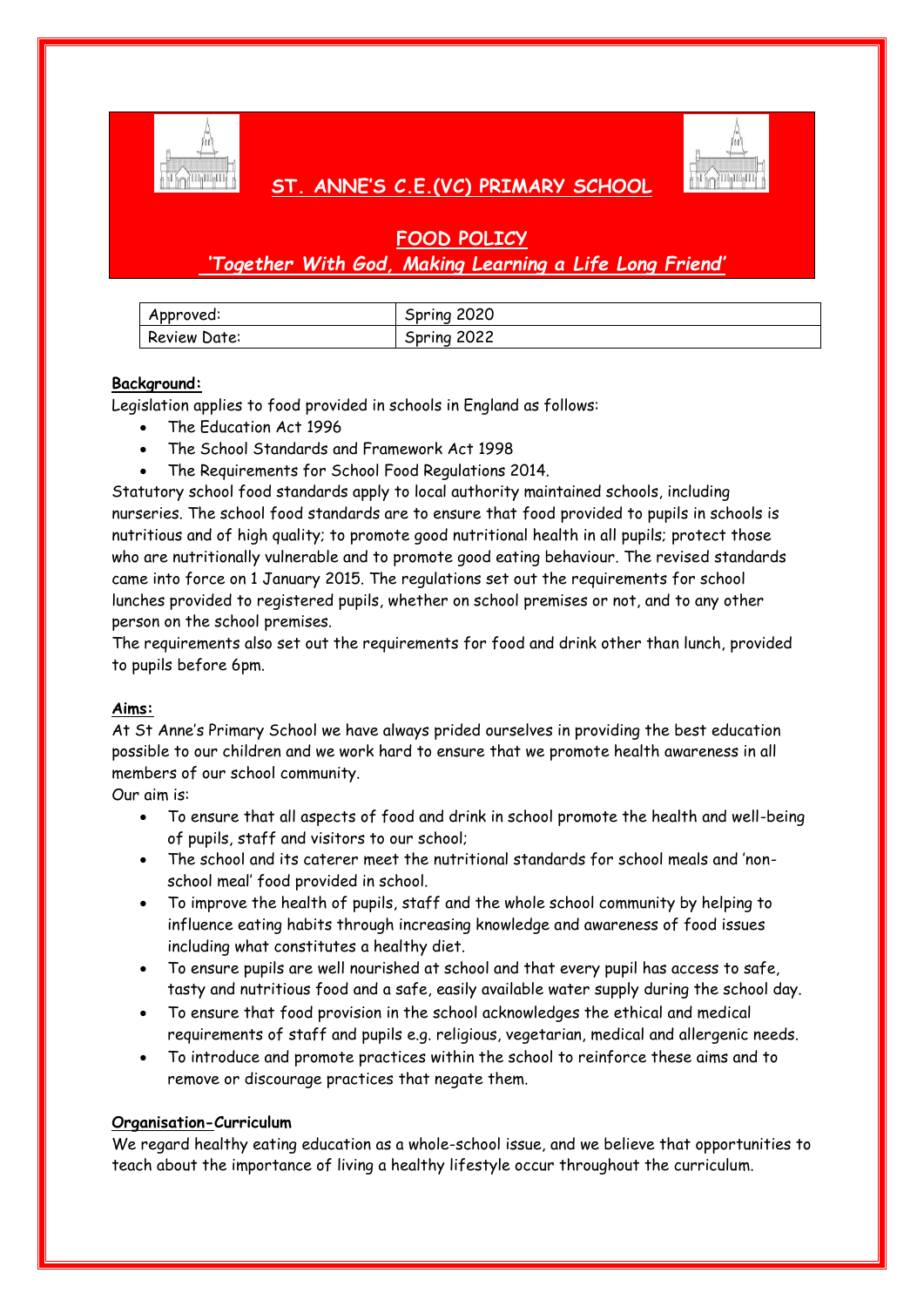Healthy eating and healthy lifestyle education forms an important part of our school's curriculum. The importance of balanced nutrition, exercise and healthy food choices is explicitly taught through the P.E., Science, D.T. and PHSE and can be included in our topics. We have a gardening club, who grow their own fruit and vegetables.

All pupils have the opportunity to learn about safe food preparation and to learn about where food has come from. Pupils learn about the requirements for plant growth, the food chain and the components of a healthy diet through the Science curriculum

#### **Organisation- Foundation Stage and Key Stage 1**

Pupils in EY and KS1 benefit from the free Fruit and Vegetables Scheme. Four to six year old children in state funded primary schools throughout England are eligible to receive a free piece of fruit or vegetable every school day outside of their school lunch through the 'School Fruit and Vegetable Scheme (SFVS) administered by the Department of Health. These pupils are encouraged to eat their piece of fruit as part of their daily break time.

#### **Organisation- Whole school**

All children are encouraged to bring in a water bottle so they can have access to water throughout the day. Water fountains are also provided in the school for additional access to drinking water.

Chocolate, sweets, biscuits, crisps, and cakes are actively discouraged as everyday snacks in school or as part of lunch boxes. Chewing gum and fizzy drinks are not permitted on the school premises at any time or while the children are representing the school. Cereal bars are also discouraged because these can often contain as much sugar as chocolate bars.

The contents of pupils' lunchboxes are monitored regularly by the Lunchtime Supervisors and any concerns about the content are discussed with the class teacher.

Parents are advised if their child is not eating well.

Birthdays, fundraisers and special events such a Christmas parties in class are times where food contributes to a sense of celebration and sharing. On these occasions foods other than fruit or vegetables may be offered or brought in to school, but the staff will remind the children that this is an "occasional" treat and not "every day food".

The school community is aware of the possibility of food allergies within the school population, particularly nut allergies. Parents or carers of children who are on special diets for medical or religious reasons, or who have allergies, meet with our First Aider/ Medical Conditions manager and are asked to provide as much information as possible about which foods are suitable or foods which must be avoided. This information is displayed in the staff room, classrooms and in the school kitchen and is shared with all staff.

Pupils are taught not to share packed lunches and parents are reminded about the need to avoid sending in packed lunches containing nuts. This is communicated through the newsletter.

Portion – no child is made to finish all the food that they are offered because we know that appetites vary from person to person. However, we do actively encourage the children to "try a little bit more" if they can to ensure that they are not hungry later on in the day.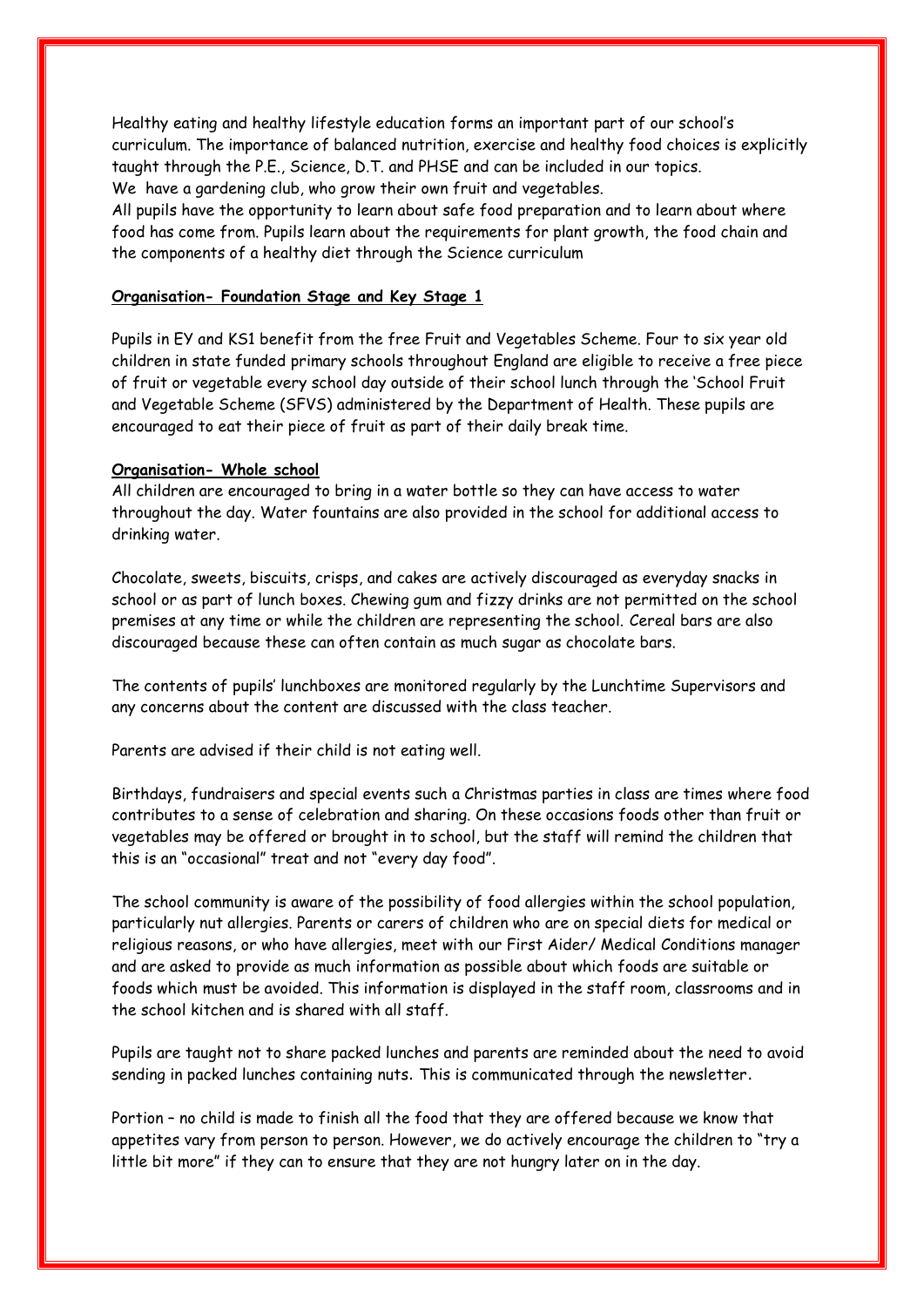#### **School Meals Service**

School meals at St Anne's are provided through a Service level Agreement with Entrust/ Chartwells and the school works very closely with the cook and the kitchen staff on a daily basis.

Every child in Reception, Year 1 and Year 2 in state-funded schools receive a free school lunch, an initiative which was started by the government in September 2014. However, children can still bring their own packed lunch to school if they wish.

School provides meal free of charge if the pupils and/or parents meets eligibility criteria set out within the Education Act 1996 and a request is received for free meals to be provided.

There are strict guide lines determining the meals that are available through the course of the week and these are in accordance with the School Food Standards (Revised January 2015). These standards aim to ensure that the food provided to pupils in school is nutritious and of high quality.

The weekly school lunch menu is displayed in the front entrance for parents and on our school website.

Children are encouraged to eat their main meal before eating any desert so that they get a balanced diet.

Younger children ask permission before clearing away their tray, so that Lunchtime Supervisors can ensure that they are eating an appropriate amount of food.

No child is made to finish all the food that they are offered because we know that appetites vary from person to person. However, we do actively encourage the children to "try a little bit more" if they can to ensure that they are not hungry later on in the day.

School recycles its waste food.

Our School Council and our Parent Forum meetings give our community members the opportunity to discuss and feedback on school meals and the provision of food in school.

### **Water for All**

Water is freely available throughout the school day to all members of the school community. Every child has been encouraged to bring in a water bottle to store their water in. Children may drink their water at any time except during the 15 minute assembly. FS and KS1 children are also reminded to drink water at their snack time. There are several water coolers available in the school.

### **Forest Schools**

Any food consumed within Forest school will be stored using correct hygiene procedures and children will be encouraged to practice good hygiene practice by ensuring their hands are clean before touching any food.

When food is to be cooked, the Forest School fire safety procedure will be followed at all times, this shall be done by the forest school practitioner. Children will only cook under close supervision with a ratio of 1:2. Children will learn safe practice around the fire with a